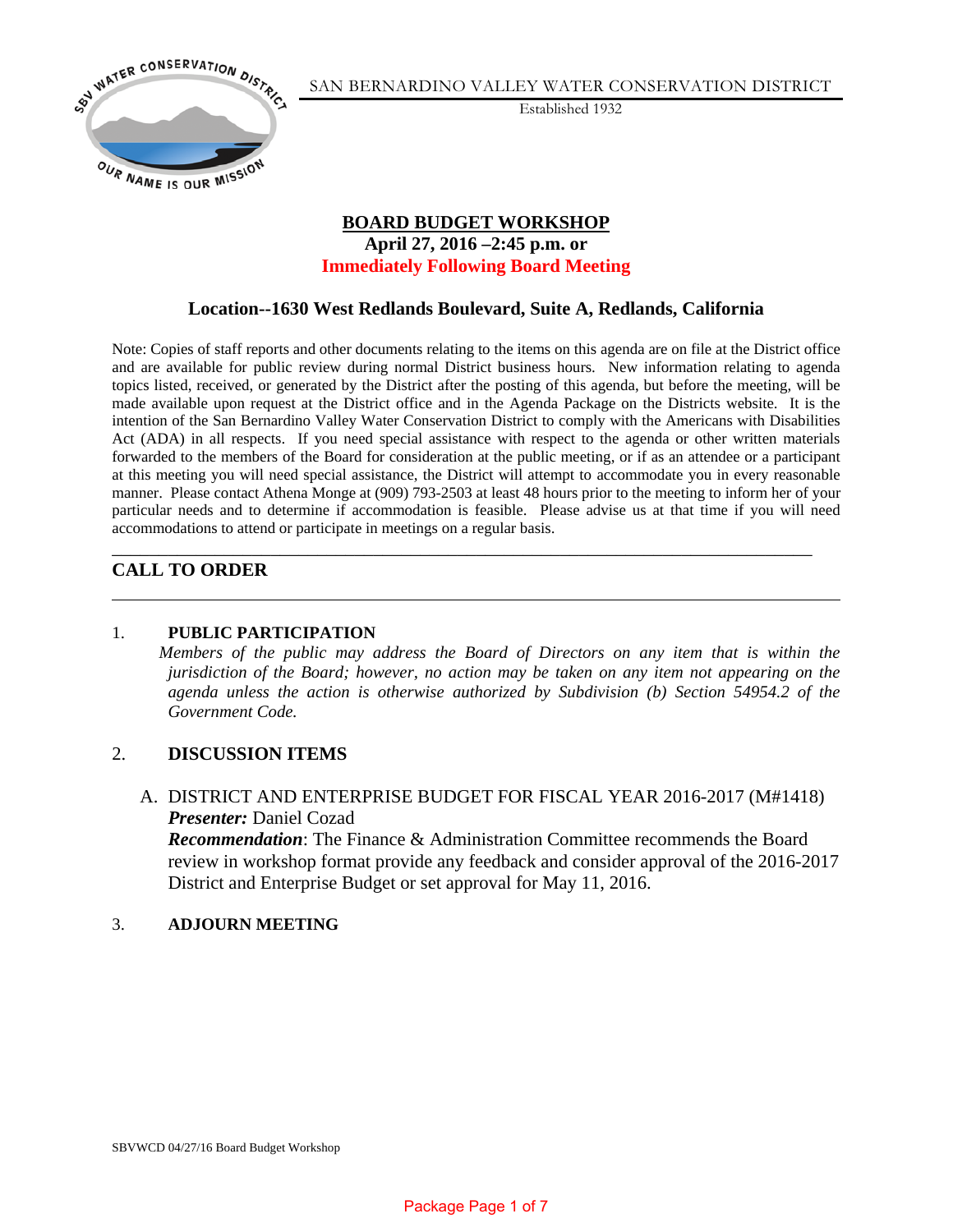

SAN BERNARDINO VALLEY WATER CONSERVATION DISTRICT Established 1932

1630 West Redlands Boulevard, Suite A Redlands, CA 92373-8032 (909) 793-2503 Fax: (909) 793-0188

Email: info@sbvwcd.org www.sbvwcd.org

Memorandum No.1418

| To:          | <b>Board of Directors</b>                                                           |
|--------------|-------------------------------------------------------------------------------------|
| <b>From:</b> | <b>Finance &amp; Administration Committee and the General Manager, Daniel Cozad</b> |
| Date:        | April 27, 2016 Budget Workshop or May 11, 2016 Board Action                         |
| Subject:     | District and Enterprise Budget for Fiscal Year 2016-2017                            |

# **RECOMMENDATION**

The Finance & Administration Committee recommends the Budget Workshop review and provide feedback on the 2016-2017 District and Enterprise Budget and set consideration of approval for May 11, 2016.

# **BACKGROUND**

Staff prepared and the Board approved the development plan for the Groundwater budget in February 2015. This same plan is applied to the development of the other Enterprises and District consolidated budget. Staff followed this plan and updated the budget from actual and projected costs for 2016-2017. The Finance & Administration Committee reviewed a preliminary budget at their April  $20<sup>th</sup>$  meeting and provided feedback to staff which is incorporated in the attached budget. Based on the assumptions stated in the memo, the approval of the groundwater charge at the Board's regular meeting, and the feedback from the Board in the Workshop; staff will revise the budget for approval in May and implementation in June for the beginning of the Fiscal Year July 1, 2016.

### **DISCUSSION**

The District has managed costs to stay within or below the available revenue in major areas. Staff is aware of some requirements and improvements that should be completed to maintain and secure our facilities such as the following:

- Mill Creek Diversion improvements, engineering and construction (capital expense)
- Environmental evaluation and permitting of Mill Creek and Santa Ana Spreading Grounds for California Department of Fish and Wildlife permit, monitoring and documentation
- Continued Security repairs fencing, entry gates boulders and barriers etc.
- Support for Groundwater Sustainability Council formation
- Certification of District measurement facilities
- Mentone Shop restroom facilities
- Continued invasive plant removal program
- Capital projects in cooperation with Enhanced and Active Recharge Projects

Division 5: Melody McDonald **GENERAL** MANAGER

### Package Page 2 of 7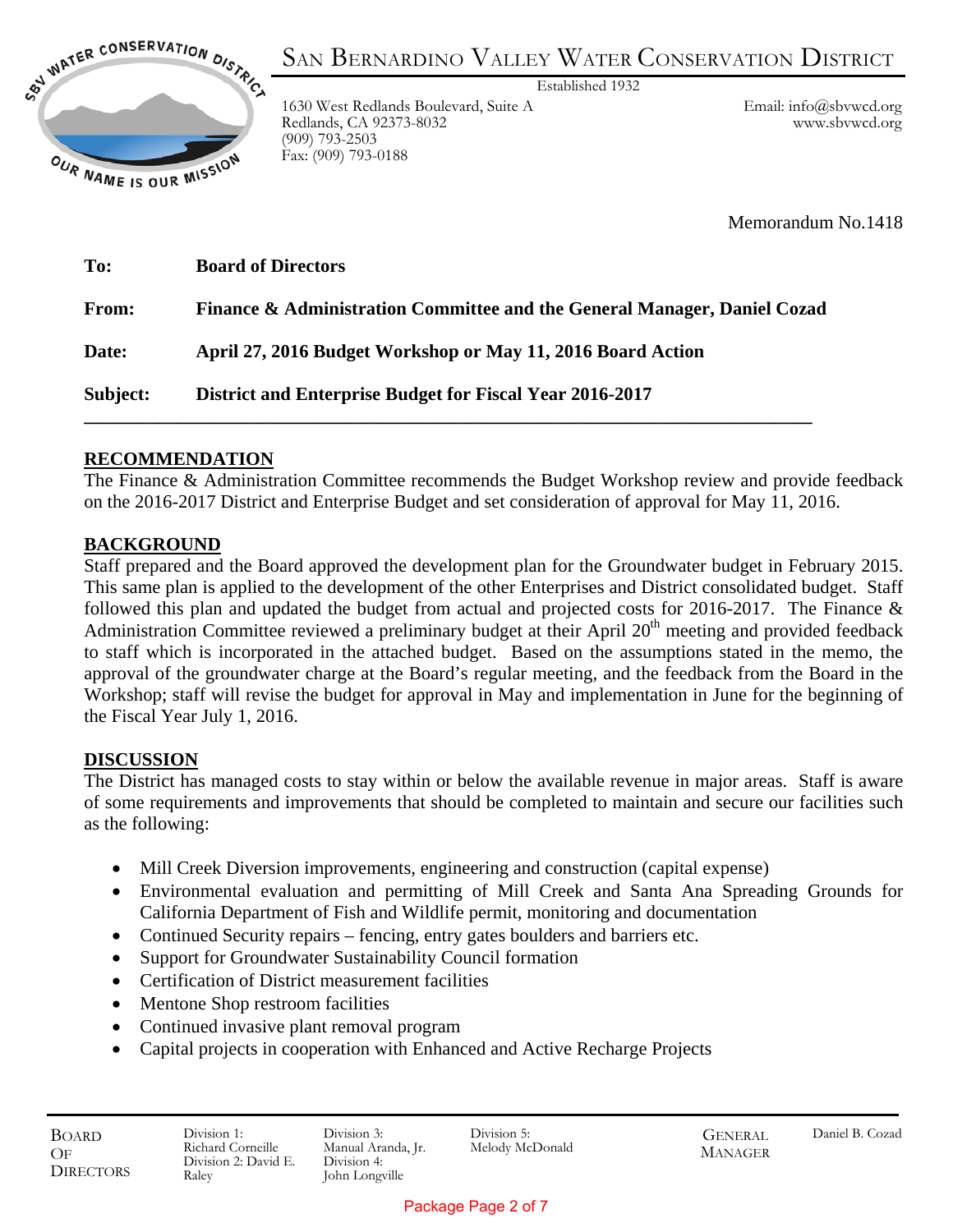These needs result in higher costs. Significantly new elements include environmental permitting and continued efforts related to facility security, fencing gates and capital equipment and Projects. These are offset by lower estimated costs for fuel and vehicle maintenance as well as reduction in part time field staffing.

The budget approach followed by staff includes the following elements and activities:

- Develop and review draft budget with groundwater partners
- Vet the draft budget with the Groundwater Sustainability Council's potential members
- Utilize the Groundwater Enterprise Budget to develop the proposed groundwater charge
- Review other budgets with appropriate partners and stakeholders
- Review the preliminary budget with the Finance & Administration Committee
- Review the budget in a Board Workshop before requesting approval
- Utilize feedback from all of the above in the development of the budget for approval

### **Assumptions**

The budget uses the following assumptions and basis for the 2016-2017 budget where known:

Revenue

- Groundwater revenue based on actual charges paid with review from groundwater partners
- Mining revenue will be estimated based on lease guaranteed annual minimum

### Expenses

- Expenses are estimated on the zero basis or actual costs/estimates modified based on specific needs and actual 2015/2016 costs.
- COLA increases based on Bureau of Labor Statistics CPI-U All West at 1.8%
- Salary forecast includes raise pool at 5% of total salaries
- Utilities, increase at approximately 4-10% based on sector CPI or rates
- Miscellaneous expenses were generally increased where no other basis is available 3%.

In the fall of 2014, the District along with SBVMWD, East Valley Water District, and others began working on a Groundwater Sustainability Council to provide an alternative method for the cost of Conservation District spreading to be paid by the producers of the region. Staff prepared background information for the Groundwater Enterprise budget to provide water managers information explaining the costs and uses of the funding. While staff continues to develop the budget information, initial analysis from staff's projections indicate no increase in groundwater charge will be needed for 2016-2017. Staff projects spending in capital and operations that will be slightly above revenue and suggests the Board forgo an annual contribution, and consider use of \$28,457 of the Rate Stabilization Reserve that currently has a balance of \$65,605 to limit the impact to basin producers who are already seeing lower revenues due to mandatory conservation. The \$28,457 can be recouped by rate changes in the following fiscal year, by that time most districts and cities will have addressed their rates.

### **Significant Budget Changes**

Based on the District's "Pay-as–you-go" policy for facility development and capital improvement and maintenance, the 2016-17 the budget proposes to fund significant improvements from the retained earnings and one time revenue sources such as easements settlements. These projects include:

### Package Page 3 of 7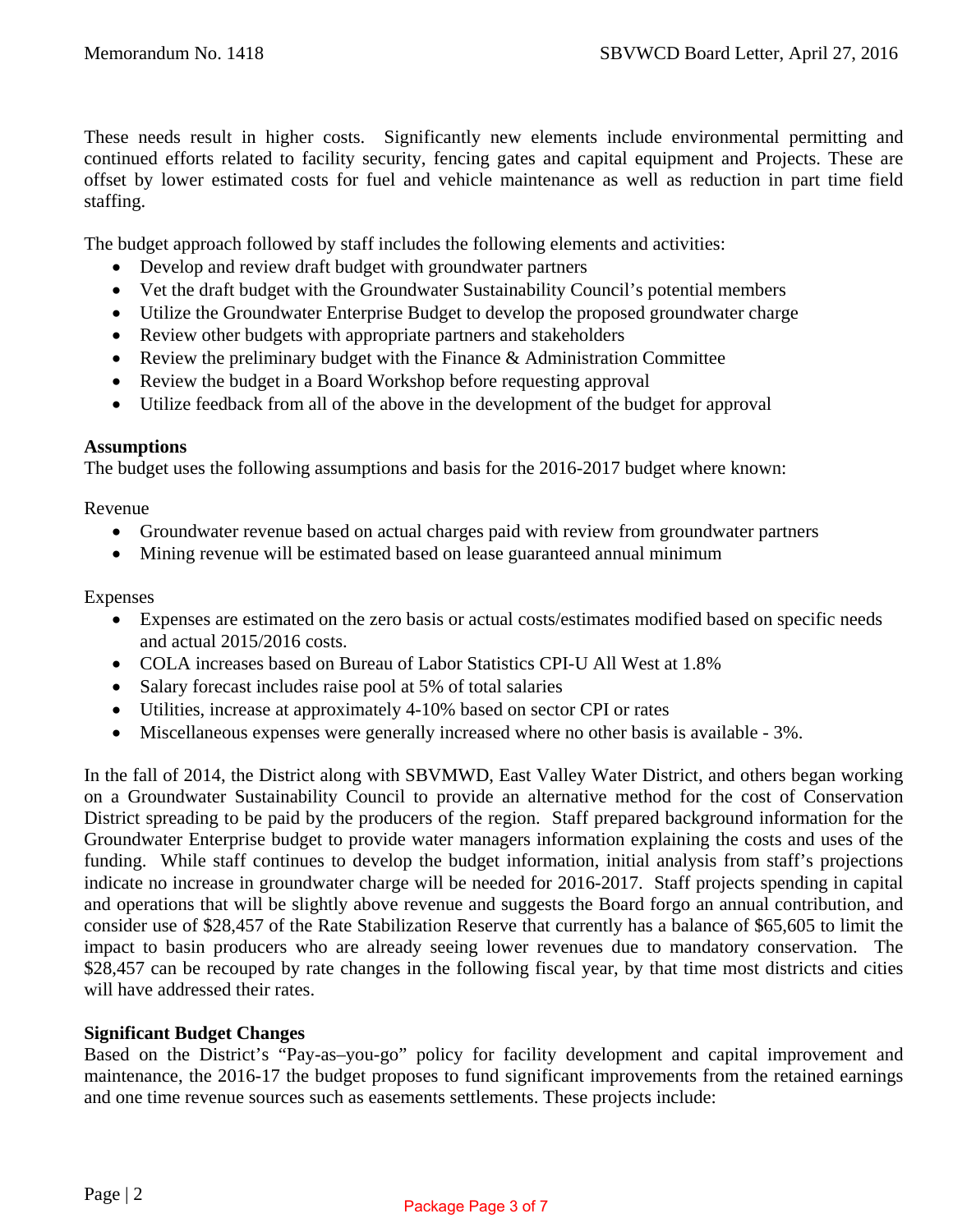- 1. Invasive Plant Removal from Basins and Canals (year 2)
- 1. Groundwater Recharge Reserve and Capital Improvement Equipment Reserve will fund:
	- a. Mill Creek Diversion Improvement Design and Construction, estimated at approximately \$200,000 in 2016-2017 FY.
	- b. Plunge Creek Conservation estimated at about \$200,000 in the 2016-2017 FY.
- 2. Election costs are as there are no planned elections in 2016.

Staff has budgeted to pay for approximately 50% of the capital costs from current year revenue allocation and approximately 50% from identified cash reserve balances. Overall the impact to reserves from capital projects is \$300,000. This action will reduce reserve levels directly this year and indirectly next year while the remaining cost is incurred. As directed by the Board Staff has included 5% increase in Director fees as an option for 2017.

### **FISCAL IMPACT**

Staff time for planning is included in the approved budget. Cost estimates will be verified in preparation of the final budget presented for approval in May. Overall budgeted operation revenue increased by about \$250,000 primarily Wash Plan expenses loan from the District and planned expenses decreased by about \$100,000 primarily due to Election and Wash Plan completed elements. General Fund Reserve after allocation of overhead based on the District's policy.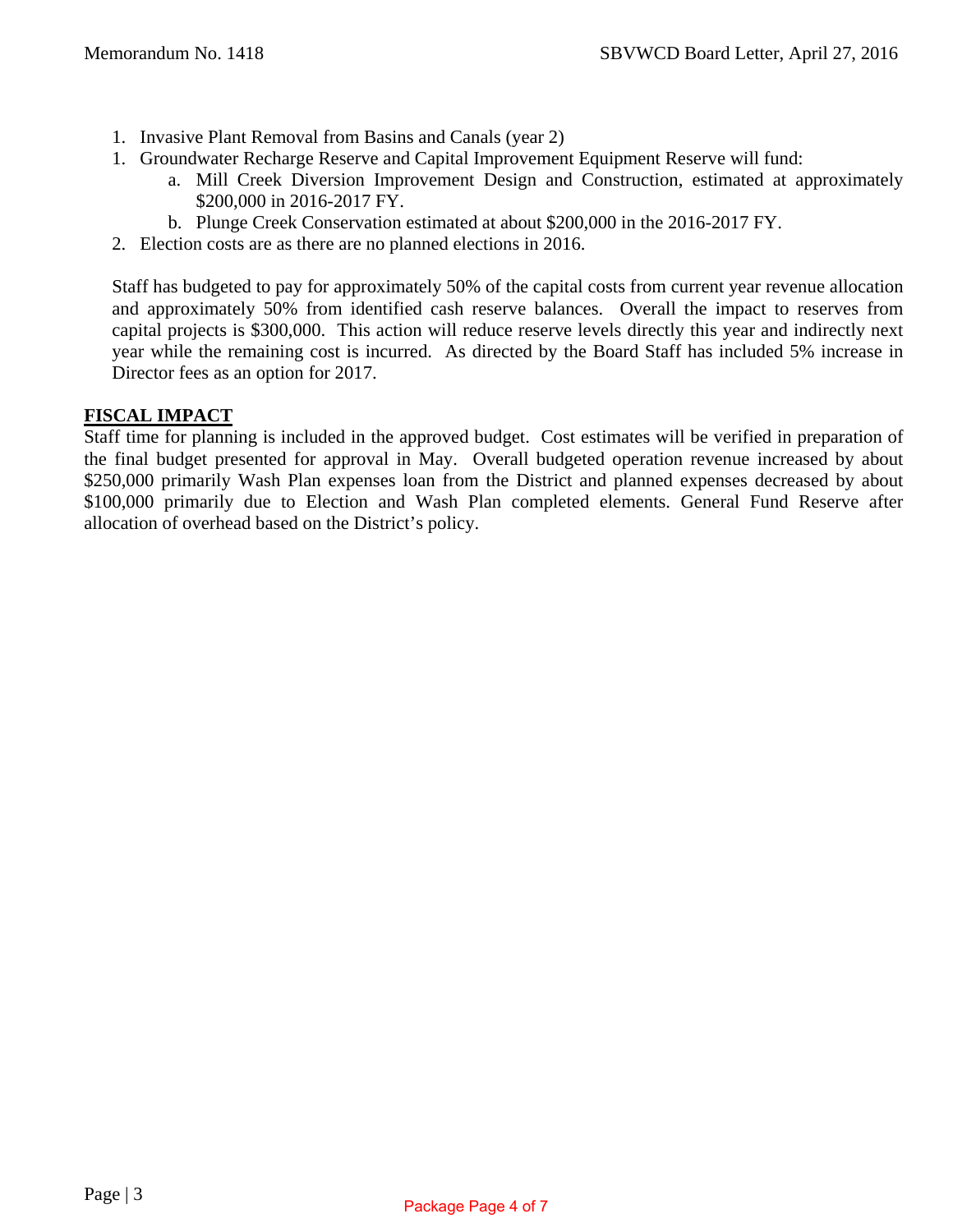| <b>GL DESCRIPTION:</b><br><b>GLACCT:</b>                         | Approved                                      | Expended<br>/Receivec  | Projected<br>Annual    |                          |                                  | <b>GENERAL FUND</b>    |                  |                                                                  | <b>GROUNDWATER RECHARGE ENTERPRISE</b> |          |                                                    |                       | <b>MENTONE HOUSE</b> | REDLANDS PLAZA & LEASED PROPERTY  |                       | <b>LAND RESOURCE</b> |                                               | <b>WASH PLAN</b>       |          |                               |  |
|------------------------------------------------------------------|-----------------------------------------------|------------------------|------------------------|--------------------------|----------------------------------|------------------------|------------------|------------------------------------------------------------------|----------------------------------------|----------|----------------------------------------------------|-----------------------|----------------------|-----------------------------------|-----------------------|----------------------|-----------------------------------------------|------------------------|----------|-------------------------------|--|
| Projected 2016-2017 Budget                                       | 2015-2016<br><b>Budget</b>                    | to Date as             | Costs<br>(7/1/15)      | Increase/<br>Decrease    | <b>Draft 2016</b><br>2017 Budget | 2015<br><b>BUDGET:</b> | % BUDGET         | <b>BASIS:</b>                                                    | 2015<br><b>BUDGET</b>                  | % BUDGET | <b>BASIS:</b>                                      | 2015<br><b>BUDGET</b> | % BUDGET             | <b>BASIS:</b>                     | 2015<br><b>BUDGET</b> | <b>% BUDGET</b>      | <b>BASIS:</b>                                 | 2015<br><b>BUDGET:</b> | % BUDGET | <b>BASIS:</b>                 |  |
| <b>INCOME:</b>                                                   |                                               | 03/31/16               | 6/30/16                |                          |                                  |                        |                  |                                                                  |                                        |          |                                                    |                       |                      |                                   |                       |                      |                                               |                        |          |                               |  |
| 4012 INTEREST INCOME-LAIF                                        | 1,300.00                                      | 1,088.84               | 1,300.00               | 0.00                     | 1,300.0                          | 1,300.0                | 100.009          |                                                                  | 0.00                                   |          |                                                    | 0.0                   |                      |                                   | 0.00                  |                      |                                               | 0.00                   |          |                               |  |
| 4013 INTEREST INCOME-CALTRUST                                    | 65,000.00                                     | 50,236.98              | 55,000.00              | $-10,000.00$             | 55,000.00                        | 55,000.00              | 100.00%          |                                                                  | 0.00                                   |          |                                                    | 0.0                   |                      |                                   | 0.00                  |                      |                                               | 0.00                   |          |                               |  |
| 4021 GROUNDWATER CHARGE-AG                                       | 43,628.00                                     | 51,369.68              | 51,500.00              | 3,530.00                 | 47,158.0                         | 0.00                   |                  |                                                                  | 47,158.0                               |          | 100.00% 0% rate increase                           | 0.0                   |                      |                                   | 0.00                  |                      |                                               | 0.00                   |          |                               |  |
| 4023 GROUNDWATER CHARGE-NON AG                                   | 829,668.00                                    | 719,591.5              | 720,000.00             | $-16,268.00$             | 813,400.0                        | 0.00                   |                  |                                                                  | 813,400.00                             |          | 100.00% 0% rate increase                           | 0.0                   |                      |                                   | 0.00                  |                      |                                               | 0.00                   |          |                               |  |
| 4031 PLANT SITE CEMEX                                            | 48,000.00                                     | 32,000.00              | 48,000.00              | 0.00                     | 48,000.00                        | 0.00                   |                  |                                                                  | 0.0                                    |          | 860,558                                            | 0.0                   |                      |                                   | 48,000.0              |                      | 100.00% PER LEASE MIN                         | 0.00                   |          |                               |  |
| 4032 CEMEX - ROYALTY/LEASE                                       | 508,333.33                                    | 287,499.9              | 508,333.33             | 41,666.67                | 550,000.0                        | 0.00                   |                  |                                                                  | 0.0                                    |          |                                                    | 0.0                   |                      |                                   | 550,000.0             |                      | 100.00% Per Lease Agreement                   | 0.00                   |          |                               |  |
| 4034 REDLANDS AGGREGATE 5% ROYALTY<br>4036 AGGREGATE MAINTENANCE | 36,000.00                                     | 21,000.00              | 36,000.00<br>45,000.00 | 0.00<br>$-25,000.0$      | 36,000.00<br>50,000.00           | 0.00<br>0.00           |                  |                                                                  | 0.00<br>0.0                            |          |                                                    | 0.0<br>0.0            |                      |                                   | 36,000.0<br>50,000.0  |                      | 100.00% PER CONTRACT<br>100.00% EST FROM 2010 | 0.00                   |          |                               |  |
| 4040 MISCELLANEOUS INCOME                                        | 75,000.00<br>10,000.00                        | 25,960.05<br>29,118.99 | 29,500.00              | 0.00                     | 10,000.00                        | 7,500.00               |                  | 75.00% ESTIMATE                                                  | 0.00                                   |          |                                                    | 0.0                   |                      |                                   | 2,500.0               |                      | 25.00% ESTIMATE                               | 0.00<br>0.00           |          |                               |  |
| 4050 PROPERTY TAX                                                | 76,000.00                                     | 59,258.91              | 76,000.00              | 1,520.00                 | 77,520.00                        | 77,520.00              |                  | 100.00% +2% per Assessor                                         | 0.00                                   |          |                                                    | 0.0                   |                      |                                   | 0.00                  |                      |                                               | 0.00                   |          |                               |  |
| 4055 SBVMWD LEASE AGREEMENT                                      | 363,095.86                                    | 364,902.15             | 364,902.15             | 7,790.69                 | 370,886.5                        | 185,443.27             |                  | 50.00% +1.64% CPI                                                | 185,443.27                             |          | 50.00% 0.6% EST. CPI-U CUURA421S                   | 0.0                   |                      |                                   | 0.00                  |                      | 0.00% Land Lease Cost                         | 0.00                   |          |                               |  |
| 4062 MENTONE PROPERTY INCOME                                     | 19,200.00                                     | 21,857.06              | 21,857.0               | 2,400.00                 | 21,600.0                         | 0.00                   |                  | <b>Actual Rent</b>                                               | 0.00                                   |          |                                                    | 21,600.0              |                      | 100.00% PER LEASE                 | 0.00                  |                      |                                               | 0.00                   |          |                               |  |
| 4065 REDLANDS PLAZA                                              | 158,132.82                                    | 127,814.8              | 161,884.70             | 12,772.7                 | 170,905.5                        | 0.00                   |                  | Vacancy likely                                                   | 0.00                                   |          |                                                    | 170,905.              | 100.00%              | Estimated via revised lea         | 0.00                  |                      |                                               | 0.00                   |          |                               |  |
| 4066 REDLANDS PLAZA CAM                                          | 39,001.2                                      | 25,107.70              | 32,920.60              | $-4,001.28$              | 35,000.00                        | 0.00                   |                  |                                                                  | 0.00                                   |          |                                                    | 35,000.               |                      | 100.00% Estimated via revised lea | 0.00                  |                      |                                               | 0.00                   |          |                               |  |
| 4080 EXCHANGE PLAN                                               | 30,000.00                                     | 30,000.00              | 30,000.00              | 0.00                     | 30,000.0                         | 0.00                   |                  |                                                                  | 30,000.00                              |          | 100.00% HISTORIC                                   | 0.0                   |                      |                                   | 0.00                  |                      |                                               | 0.00                   |          |                               |  |
| 4025 WASH PLAN REVENUE *From Reserves                            | 175,355.20                                    | 0.00                   | 0.00                   | 254,644.80               | 430,000.0                        | 0.00                   |                  | \$330K Loan from Reserves                                        | 0.00                                   |          |                                                    | 0.0                   |                      |                                   | 0.00                  |                      |                                               | 430,000.00             |          | 100.00% Significant Carryover |  |
| 4086 PLUNGE CREEK IRWMP<br>4998 Rate Stabilization Reserve       | 200,000.00                                    | 26,797.78<br>0.00      | 41,429.9<br>0.00       | $-35,000.0$<br>24,857.00 | 165,000.0<br>24,857.0            | 0.00<br>0.00           |                  | 0.00% Per Plunge Creek Budget                                    | 0.00<br>24,857.00                      |          |                                                    | 0.0<br>0.0            |                      |                                   | 165,000.0             | 100.00%              |                                               | 0.0                    |          |                               |  |
| <b>TOTAL INCOME:</b>                                             | 0.00<br>2,677,714.49 1,873,604.51 2,223,627.7 |                        |                        | 234,055.62               | 2,936,627.1                      | 326,763.27             |                  |                                                                  | 1,100,858.27                           | 100%     |                                                    | 227,505.5             |                      |                                   | 0.01<br>851,500.0     |                      |                                               | 0.00<br>430,000.0      |          |                               |  |
|                                                                  |                                               |                        |                        |                          |                                  |                        |                  |                                                                  |                                        |          |                                                    |                       |                      |                                   |                       |                      |                                               |                        |          |                               |  |
| <b>EXPENSES:</b>                                                 |                                               |                        |                        |                          |                                  |                        |                  |                                                                  |                                        |          |                                                    |                       |                      |                                   |                       |                      |                                               |                        |          |                               |  |
| 5080 LAFCO CONTRIBUTION/FEES<br>5081 WASH PLAN                   | 1,345.83<br>0.00                              | 359.39<br>0.00         | 359.39<br>0.00         | 17.97                    | 400.0<br>0.00                    | 400.00<br>0.00         | 100.00%          |                                                                  | 0.00<br>0.00                           |          |                                                    | 0.0<br>0.0            |                      |                                   | 0.00<br>0.00          |                      |                                               | 0.00<br>0.00           | 100.009  |                               |  |
| 5083 REPAYMENT OF WASH PLAN ADVANCE                              | 0.00                                          | 0.00                   | 0.00                   |                          | 0.00                             |                        |                  | Non-Recurring Drop in Final                                      |                                        |          |                                                    |                       |                      |                                   |                       |                      |                                               | 0.00                   | 100.00%  |                               |  |
| 5120 MISC. PROFESSIONAL SERVICES                                 | 150,000.00                                    | 51,692.71              | 150,000.00             | 0.00                     | 150,000.00                       | 37,500.00              |                  | 25.00% Includes GSC Support                                      | 30,000.00                              |          | 20.00% GSC and Bio Support                         | 0.0                   | 0.00%                |                                   | 82,500.00             |                      | 55.00% increased 5%, row was short            | 0.00                   |          |                               |  |
| 5122 WASH PLAN PROFESSIONAL SERVICES                             | 62,000.00                                     | 84,809.93              | 124,809.93             | 8,000.00                 | 70,000.0                         | 0.00                   |                  | Per Wash Plan Budget                                             | 0.00                                   |          |                                                    | 0.0                   |                      |                                   |                       |                      |                                               | 70,000.00              |          | 100.00% Per Wash Plan Budge   |  |
| 5124 PLUNGE CREEK PROFESSIONAL SERVICES                          | 184,510.00                                    | 26,911.73              | 66,911.7               | 134,510.00               | 50.000.                          | 0.00                   |                  | Per Plunge Creek Budget                                          | 0.00                                   | 0.00%    |                                                    | 0.0                   |                      |                                   | 50,000.0              |                      | 100.00% Plunge Creek Budget                   | 0.00                   |          |                               |  |
| 5125 ENGINEERING SERVICES                                        | 16,000.00                                     | 6,926.03               | 16,000.00              | 0.00                     | 16,000.00                        | 0.00                   |                  |                                                                  | 16,000.00                              |          | 100.00% GENERAL ENG./GIS                           | 0.0                   |                      |                                   | 0.0                   |                      |                                               | 0.00                   |          |                               |  |
| 5130 AERIAL PHOTO/SURVEYING/MARKET                               | 1,000.00                                      | 0.00                   | 1,000.00               | 0.00                     | 1,000.00                         | 0.00                   |                  |                                                                  | 0.00                                   |          |                                                    | 0.0                   |                      |                                   | 1,000.0               | 100.00%              |                                               | 0.00                   |          |                               |  |
| 5133 Regional River HCP Contribution                             | 30,000.00                                     | 0.00                   | 30,000.00              | 0.00                     | 30,000.00                        | 0.00                   |                  |                                                                  | 22,500.00                              | 75.00%   |                                                    | 0.0                   |                      |                                   | 7,500.00              | 25.00%               |                                               | 0.00                   |          |                               |  |
| 5143 Wash Plan District Contribution                             | 33,033.00<br>55,000.00                        | 0.00<br>0.00           | 33,033.00              | 16,967.00                | 50,000.00<br>160,000.0           | 0.00<br>0.00           |                  |                                                                  | 0.00<br>0.00                           |          |                                                    | 0.0<br>0.0            |                      |                                   | 50,000.0              | 100.00%              |                                               | 0.0<br>160,000.00      |          | 100.00% Per Wash Plan Budge   |  |
| 5145 ENVIRONMENTAL SERVICES (WASH PLAI<br>5160 IT SUPPORT        | 6,000.00                                      | 3,600.00               | 5,000.0<br>6,000.00    | 105,000.00<br>0.00       | 6,000.00                         | 2,400.00               |                  | Per Wash Plan Budget<br>40.00% I reduced the %'s, they were over | 3,000.00                               |          | 50.00% Share by need                               | 0.0                   |                      |                                   | 600.0                 | 10.00%               |                                               | 0.00                   |          |                               |  |
| 5170 AUDIT                                                       | 21,000.00                                     | 20,635.00              | 20,635.00              | 1,000.00                 | 22,000.00                        | 4,400.00               | 20.009           |                                                                  | 10,120.00                              |          | 46.00% Share based on Revenue                      | 3,300.0               |                      | 15.00% ON REVENUE                 | 4,180.00              |                      | 19.00% ON REVENUE                             | 0.00                   |          |                               |  |
| 5175 LEGAL-WASH PLAN                                             | 44,500.0                                      | 61,847.1               | 70,000.0               | $-19,500.00$             | 25,000.0                         | 0.00                   |                  | Per Wash Plan Budget                                             | 0.00                                   |          |                                                    | 0.0                   |                      |                                   | 0.00                  |                      |                                               | 25,000.00              |          | 100.00% Per Wash Plan Budge   |  |
| 5180 LEGAL                                                       | 110,227.77                                    | 23.170.29              | 53.170.29              | $-20.227.7$              | 90,000.00                        | 27,000.00              | 30.00%           |                                                                  | 27.000.00                              |          | 30.00% Sustainability Counsel etc.                 | 9.000.00              | 10.00%               |                                   | 27.000.00             |                      | 30.00% Agreements                             | 0.00                   |          | 255,000.00                    |  |
| <b>FIELD OPERATIONS:</b>                                         |                                               |                        |                        |                          |                                  |                        |                  |                                                                  |                                        |          |                                                    |                       |                      |                                   |                       |                      |                                               |                        |          |                               |  |
| 5123 TEMP FIELD LABOR                                            | 5,000.00                                      | 913.92                 | 5,000.00               | 5,000.00                 | 10,000.00                        | 0.00                   |                  |                                                                  | 10,000.00                              |          | 100.00% Invasive and canal cleaning                | 0.00                  |                      |                                   | 0.00                  |                      |                                               | 0.00                   |          |                               |  |
| 5210 EQUIPMENT MAINTENANCE                                       | 5,958.00                                      | 1,863.06               | 5,958.00               | 42.00                    | 6,000.00                         | 0.00                   |                  |                                                                  | 6,000.00                               |          | 100.00% based on average actual                    | 0.00                  |                      |                                   | 0.00                  |                      |                                               | 0.00                   |          |                               |  |
| 5215 PROPERTY MAINTENANCE<br>5225 FIELD CLEAN UP-ILLEGAL DUMPING | 32,500.00<br>0.00                             | 4,063.06<br>0.00       | 14,063.06              | 0.00<br>6,000.00         | 32,500.00<br>6,000.00            | 0.00<br>0.00           |                  |                                                                  | 26,000.00<br>6,000.00                  | 100.00%  | 80.00% Invasive removal basins                     | 0.00<br>0.0           |                      |                                   | 6,500.00              |                      | 20.00% Tamerisk                               | 0.00                   |          |                               |  |
| <b>VEHICLE OPERATIONS:</b>                                       |                                               |                        | 0.00                   |                          |                                  |                        |                  |                                                                  |                                        |          |                                                    |                       |                      |                                   | 0.00                  |                      |                                               | 0.00<br>0.00           |          |                               |  |
| 5310 VEHICLE MAINTENANCE                                         | 10,000.00                                     | 4,243.85               | 10,000.00              | 0.00                     | 10,000.00                        | 0.00                   |                  |                                                                  | 10,000.00                              |          | 100.00% reduced from 2013-14 base                  | 0.00                  |                      |                                   | 0.00                  |                      |                                               | 0.00                   |          |                               |  |
| 5320 FUEL                                                        | 13,700.00                                     | 6,371.61               | 13,700.00              | $-700.00$                | 13,000.00                        | 0.00                   |                  |                                                                  | 13,000.00                              |          | 100.00% EST. LOWER FUEL COST                       | 0.00                  |                      |                                   | 0.00                  |                      |                                               | 0.00                   |          |                               |  |
| UTILITIES:                                                       |                                               |                        |                        |                          |                                  |                        |                  |                                                                  |                                        |          |                                                    |                       |                      |                                   |                       |                      |                                               |                        |          |                               |  |
| 5410 ALARM SERVICE                                               | 3,400.00                                      | 833.00                 | 2,000.00               | $-900.00$                | 2,500.00                         | 1,250.00               |                  | 50.00% Reduced                                                   | 1,250.00                               |          | 50.00% FACILITIES SHARE                            | 0.0                   |                      |                                   | 0.00                  |                      |                                               | 0.00                   |          |                               |  |
| 5420 ELECTRICITY                                                 | 9,500.00                                      | 5,699.50               | 9,500.00               | 0.00                     | 9,500.00                         | 2,660.00               | 28.00%           |                                                                  | 1,900.00                               |          | 20.00% FACILITIES SHARE                            | 4,940.00              | 52.00%               |                                   | 0.00                  |                      |                                               | 0.00                   |          |                               |  |
| 5430 MOBILE PHONES                                               | 1,000.00                                      | 2,395.00               | 3,250.00               | 2,500.00                 | 3,500.00                         | 700.00                 | 20.00%           |                                                                  | 2,625.00                               |          | 75.00% FACILITIES SHARE                            | 0.0                   |                      |                                   | 175.00                | 5.00%                |                                               | 0.00                   |          |                               |  |
| 5440 TELEPHONE                                                   | 6,400.00                                      | 5,842.57               | 7,011.08               | 2,300.00                 | 8,700.00                         | 6,090.00               | 70.00%           |                                                                  | 2,610.00                               |          | 30.00% FACILITIES SHARE                            | 0.0                   |                      |                                   | 0.00                  |                      |                                               | 0.00                   |          |                               |  |
| 5450 NATURAL GAS<br>5460 WATER / TRASH / SEWER                   | 900.00<br>2,160.00                            | 625.28<br>5,616.98     | 900.00<br>5,856.98     | 0.00<br>0.00             | 900.00<br>2,160.00               | 540.00<br>1,080.00     | 60.00%<br>50.00% |                                                                  | 360.00<br>864.00                       |          | 40.00% FACILITIES SHARE<br>40.00% FACILITIES SHARE | 0.0<br>0.00           |                      |                                   | 0.00<br>216.00        | 10.00%               |                                               | 0.00<br>0.00           |          |                               |  |
| 5470 INTERNET SERVICES                                           | 7,500.00                                      | 766.81                 | 1,500.00               | $-5,000.00$              | 2,500.00                         | 1,250.00               |                  | 50.00% Now with phones                                           | 750.00                                 |          | 30.00% FACILITIES SHARE                            | 125.00                | 5.00%                |                                   | 375.00                | 15.00%               |                                               | 0.00                   |          |                               |  |
| <b>GENERAL ADMINISTRATION:</b>                                   |                                               |                        |                        |                          |                                  |                        |                  |                                                                  |                                        |          |                                                    |                       |                      |                                   |                       |                      |                                               |                        |          |                               |  |
| 6001 GENERAL ADMIN-OTHER                                         | 7,000.00                                      | 1,093.00               | 7,000.00               | 0.00                     | 7,000.00                         | 3,500.00               | 50.00%           |                                                                  | 3,500.00                               |          | 50.00% ESTIMATE BY USE                             | 0.00                  |                      |                                   | 0.00                  |                      |                                               | 0.00                   |          |                               |  |
| 6002 WEBSITE ADMINISTRATION                                      | 3,100.00                                      | 1,575.00               | 3,100.00               | 0.00                     | 3,100.00                         | 3,100.00               | 100.00%          |                                                                  | 0.00                                   |          |                                                    | 0.0                   |                      |                                   | 0.00                  |                      |                                               | 0.00                   |          |                               |  |
| 6003 PROPERTY TAX                                                | 235.10                                        | 0.00                   | 235.10                 | 0.00                     | 235.10                           | 235.10                 | 100.00%          |                                                                  | 0.00                                   |          |                                                    | 0.0                   |                      |                                   | 0.00                  |                      |                                               | 0.00                   |          |                               |  |
| 6004 MEETING EXPENSES                                            | 2,700.00                                      | 1,113.53               | 2,000.00               | $-500.00$                | 2,200.00                         | 1,100.00               | 50.00%           |                                                                  | 0.00                                   |          |                                                    | 0.00                  |                      |                                   | 1,100.00              | 50.00%               |                                               | 0.00                   |          |                               |  |
| 6006 PERMITS                                                     | 8,197.44                                      | 0.00                   | 2,500.00               | $-5,697.44$              | 2,500.0                          | 500.00                 | 20.00%           |                                                                  | 2,000.00                               |          | 80.00% Fish and Wildlife                           | 0.0                   |                      |                                   | 0.00                  |                      |                                               | 0.00                   |          |                               |  |
| 6007 INTER DISTRICT COSTS<br>6009 LICENSES                       | 12,500.00<br>1,639.00                         | 0.00<br>953.94         | 12,500.00<br>1,639.00  | 0.00<br>0.00             | 12,500.00<br>1,639.00            | 0.00<br>327.80         | 0.00%<br>20.00%  |                                                                  | 6,250.00<br>1,311.20                   | 50.00%   |                                                    | 0.0<br>0.00           |                      |                                   | 6,250.00<br>0.00      | 50.00%               |                                               | 0.00<br>0.00           |          |                               |  |
|                                                                  |                                               |                        |                        |                          |                                  |                        |                  |                                                                  |                                        |          | 80.00% 2013-14 ACTUAL                              |                       |                      |                                   |                       |                      |                                               |                        |          |                               |  |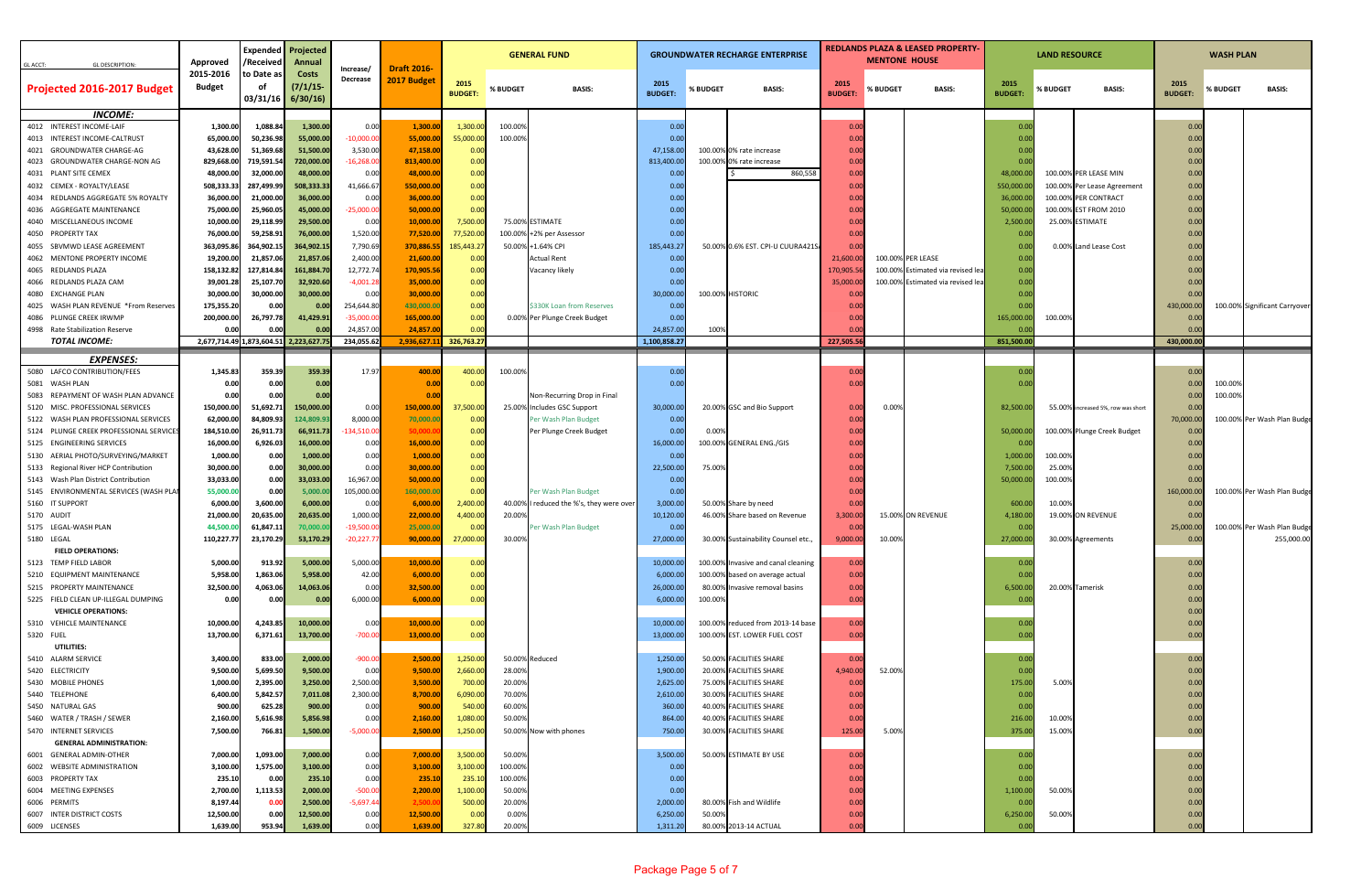|                                                                  |                            | <b>Expended</b>        | Projected              |                       |                        | <b>GENERAL FUND</b>   |                 |                                                            |                       | <b>GROUNDWATER RECHARGE ENTERPRISE</b> |                                                                        |                       | <b>REDLANDS PLAZA &amp; LEASED PROPERTY</b> |                        | <b>LAND RESOURCE</b> |                  | <b>WASH PLAN</b> |                    |                  |                       |
|------------------------------------------------------------------|----------------------------|------------------------|------------------------|-----------------------|------------------------|-----------------------|-----------------|------------------------------------------------------------|-----------------------|----------------------------------------|------------------------------------------------------------------------|-----------------------|---------------------------------------------|------------------------|----------------------|------------------|------------------|--------------------|------------------|-----------------------|
| GL ACCT:<br><b>GL DESCRIPTION:</b>                               | Approved                   | /Received              | <b>Annual</b>          | Increase/             | <b>Draft 2016-</b>     |                       |                 |                                                            |                       |                                        |                                                                        | <b>MENTONE HOUSE</b>  |                                             |                        |                      |                  |                  |                    |                  |                       |
|                                                                  | 2015-2016<br><b>Budget</b> | o Date as:<br>.ot      | Costs<br>(7/1/15       | Decrease              | 2017 Budget            | 2015                  |                 |                                                            | 2015                  |                                        |                                                                        | 2015                  |                                             |                        | 2015                 |                  |                  | 2015               |                  |                       |
| Projected 2016-2017 Budget                                       |                            | 03/31/16               | 6/30/16                |                       |                        | <b>BUDGET:</b>        | % BUDGET        | <b>BASIS:</b>                                              | <b>BUDGET:</b>        | % BUDGET                               | <b>BASIS:</b>                                                          | <b>BUDGET:</b>        | % BUDGET                                    | <b>BASIS:</b>          | <b>BUDGET</b>        | % BUDGET         | <b>BASIS:</b>    | <b>BUDGET</b>      | % BUDGET         | <b>BASIS:</b>         |
| 6010 SURETY BOND                                                 | 2,060.00                   | 3,025.00               | 1,815.00               | $-160.00$             | 1,900.00               | 0.00                  | 0.00%           |                                                            | 0.00                  |                                        |                                                                        | 0.00                  |                                             |                        | 1,900.               | 100.00%          |                  | 0.00               |                  |                       |
| 6012 OFFICE MAINTENANCE                                          | 3,180.00                   | 1,002.99               | 3,180.00               | 0.00                  | 3,180.00               | 1,272.00              | 40.00%          |                                                            | 0.00                  |                                        |                                                                        | 1,908.0               |                                             | 60.00% upkeep          | 0.0                  |                  |                  | 0.00               |                  |                       |
| 6013 OFFICE LEASE PAYMENT                                        | 60,000.00                  | 45,000.00              | 60,000.00              | 0.00                  | 60,000.00              | 21,000.00             | 35.00%          |                                                            | 18,000.00             |                                        | 30.00% Share by allocation                                             | 6,000.0               | 10.009                                      |                        | 15,000.0             | 25.009           |                  | 0.00               |                  |                       |
| 6015 MENTONE HOUSE MAINTENANCE                                   | 3,050.00                   | 4,227.85               | 6,000.00               | 3,450.00              | 6,500.00               | 0.00                  | 0.00%           |                                                            | 0.00                  |                                        |                                                                        | 6,500.0               | 100.00%                                     |                        | 0.0                  |                  |                  | 0.00               |                  |                       |
| 6016 REDLANDS PLAZA MAINTENANCE                                  | 15,000.00                  | 4,654.81               | 10,000.00              | 0.00                  | 15,000.00              | 0.00                  | 0.00%           |                                                            | 0.00                  |                                        |                                                                        | 15,000.0              |                                             | 100.00% ADJUST FOR CAM | 0.0                  |                  |                  | 0.00               |                  |                       |
| 6026 REDLANDS PLAZA CAM EXPENSES                                 | 24,000.00                  | 19,856.78              | 26,474.67              | 1,000.00              | 25,000.00              | 0.00                  | 0.00%           |                                                            | 0.00                  |                                        |                                                                        | 25,000.0              |                                             | 100.00% ADJUST FOR CAM | 0.00                 |                  |                  | 0.00               |                  |                       |
| 6018 JANITORIAL SERVICES                                         | 8,843.5                    | 6,027.00               | 7,836.00               | 265.31                | 9,108.89               | 9,108.89              | 100.00%         |                                                            | 0.00                  |                                        | 40.00% FACILITIES SHARE                                                | 0.0                   | 0.009                                       |                        | 0.0                  |                  |                  | 0.00               |                  |                       |
| 6019 JANITORIAL SUPPLIES<br>6020 VACANCY MARKETING-REDLANDS PLAZ | 500.00<br>5,010.00         | 177.52<br>0.00         | 500.00<br>5,010.00     | 0.00<br>40.00         | 500.00<br>5,050.00     | 300.00<br>0.00        | 60.00%          |                                                            | 200.00<br>0.00        |                                        |                                                                        | 0.0<br>5,050.0        |                                             | 100.00% RENTAL SUPPORT | 0.00<br>0.0          |                  |                  | 0.00<br>0.00       |                  |                       |
| 6024 COMPUTER EQUIPMENT MAINTENANC                               | 200.00                     | 0.00                   | 200.00                 | 0.00                  | 200.00                 | 55.00                 | 27.50%          |                                                            | 125.00                |                                        | 62.50% FACILITIES SHARE                                                | 20.00                 | 10.009                                      |                        | 0.0                  |                  |                  | 0.00               |                  |                       |
| 6027 COMPUTER SUPPLIES                                           | 689.00                     | 210.38                 | 689.00                 | 0.00                  | 689.00                 | 516.7                 | 75.00%          |                                                            | 34.4!                 |                                        | 5.00% FACILITIES SHARE                                                 | 68.9                  | 10.00%                                      |                        | 68.90                | 10.00%           |                  | 0.00               |                  |                       |
| 6030 OFFICE SUPPLIES                                             | 4,250.67                   | 1,861.69               | 3,000.00               | 0.00                  | 4,250.67               | 3,400.54              | 80.00%          |                                                            | 212.5                 |                                        | 5.00% FACILITIES SHARE                                                 | 425.0                 | 10.009                                      |                        | 212.5                | 5.00%            |                  | 0.00               |                  |                       |
| 6033 OFFICE EQUIPMENT RENTAL                                     | 8,734.40                   | 5,834.83               | 8,734.40               | 0.00                  | 8,734.40               | 6,550.80              | 75.00%          |                                                            | 436.7                 |                                        | 5.00% FACILITIES SHARE                                                 | 1,310.1               | 15.00%                                      |                        | 436.7                | 5.00%            |                  | 0.00               |                  |                       |
| 6036 PRINTING                                                    | 980.0                      | 175.44                 | 980.00                 | 0.00                  | 980.00                 | 490.0                 | 50.00%          |                                                            | 392.0                 |                                        | 40.00% GW Charge                                                       | 0.0                   |                                             |                        | 98.0                 | 10.009           |                  | 0.00               |                  |                       |
| 6039 POSTAGE AND OVERNIGHT DELIVERY                              | 1,790.00                   | 639.75                 | 1,790.00               | 10.00                 | 1,800.00               | 990.00                | 55.00%          |                                                            | 450.0                 |                                        | 25.00% GW Charge                                                       | 180.00                | 10.009                                      |                        | 180.0                | 10.00%           |                  | 0.00               |                  |                       |
| 6042 PAYROLL PROCESSING FEES                                     | 1,530.25                   | 1,878.03               | 2,322.33               | 817.29                | 2,347.54               | 2,347.54              | 100.00%         | Actuals                                                    | 0.00                  |                                        |                                                                        | 0.00                  |                                             |                        | 0.0                  |                  |                  | 0.00               |                  |                       |
| 6045 BANK INVESTMENT SERVICE CHARGES                             | 3,150.00                   | 1,294.62               | 1,500.00               | 8,350.00              | 11,500.00              | 11,500.00             | 100.00%         |                                                            | 0.00                  |                                        |                                                                        | 0.00                  |                                             |                        | 0.00                 |                  |                  | 0.00               |                  |                       |
| 6051 UNIFORMS                                                    | 2,000.00                   | 812.86                 | 2,000.00               | 0.00                  | 2,000.00               | 600.00                | 30.00%          |                                                            | 1,400.00              |                                        | 70.00% Field Uniforms                                                  | 0.0                   |                                             |                        | 0.0                  |                  |                  | 0.00               |                  |                       |
| 6060 OUTREACH                                                    | 24,000.0                   | 14,562.04              | 20,000.00              | $-4,000.00$           | 20,000.00              | 10,000.00             |                 | 50.00% BTAC Coop + Landscape                               | 4,000.00              |                                        | 20.00% share by mission                                                | 0.00                  |                                             |                        | 6,000.0              | 30.009           |                  | 0.00               |                  |                       |
| 6087 EDUCATIONAL REIMBURSEMENT                                   | 3,635.00                   | 0.00                   | 1,500.00               | $-1,135.00$           | 2,500.00               | 2,500.00              | 100.00%         |                                                            | 0.00                  |                                        |                                                                        | 0.00                  |                                             |                        | 0.0                  |                  |                  | 0.00               |                  |                       |
| 6090 SUBSCRIPTIONS/PUBLICATIONS                                  | 750.00                     | 419.50                 | 750.00                 | 0.00                  | 750.00                 | 750.00                | 100.00%         |                                                            | 0.00                  |                                        |                                                                        | 0.0                   |                                             |                        | 0.0                  |                  |                  | 0.00               |                  |                       |
| 6091 PUBLIC NOTICES                                              | 2,800.00                   | 1,533.00               | 2,800.00               | 140.00                | 2,940.00               | 588.00                |                 | 20.00% Ordinance Change                                    | 2,352.00              |                                        | 80.00% % OF 2010                                                       | 0.00                  |                                             |                        | 0.0                  | 0.00%            |                  | 0.00               |                  |                       |
| 6093 MEMBERSHIPS                                                 | 15,500.00                  | 13,461.00              | 15,500.00              | 2,000.00              | 17,500.00              | 17,500.00             | 100.00%         | ACWA CSDA Etc.                                             | 0.00                  |                                        |                                                                        | 0.0                   |                                             |                        | 0.0                  |                  |                  | 0.00               |                  |                       |
| <b>BENEFITS:</b>                                                 |                            |                        |                        |                       |                        |                       | enefit Total    | 315,632.69                                                 |                       |                                        |                                                                        |                       |                                             |                        |                      |                  |                  |                    |                  |                       |
| 6110 VISION INSURANCE<br>6120 WORKER'S COMP INSURANCE            | 1,712.04                   | 1,183.00<br>7,676.00   | 1,608.88               | 17.03                 | 1,729.07               | 277.69                | 16.06%          |                                                            | 1,055.50<br>7,696.87  |                                        | 50.87% Based on percent of hours                                       | 105.82                | 5.10%                                       |                        | 350.6                | 16.90%           |                  | 229.69             | 11.07%<br>11.07% |                       |
| 6130 DENTAL INSURANCE                                            | 18,070.20<br>7,686.14      | 5,314.80               | 10,676.00<br>7,014.48  | $-5,461.47$<br>69.1   | 12,608.7<br>7,755.2    | 2,024.96<br>1,245.49  |                 | 16.06% BASE ON LABOR/reduced rates<br>16.06% BASE ON LABOR | 4,734.1               |                                        | 50.87% Based on percent of hours<br>50.87% Based on percent of hours   | 771.65<br>474.6       | 5.10%<br>5.10%                              |                        | 2,557.0<br>1,572.7   | 16.90%<br>16.90% |                  | 1,674.9<br>1,030.2 | 11.07%           |                       |
| 6150 MEDICAL INSURANCE                                           | 98,891.8                   | 76,776.9               | 102,530.06             | 11,527.63             | 110,419.44             | 17,733.3              |                 | 16.06% Policy Reduction                                    | 67,404.4              |                                        | 50.87% Based on percent of hours                                       | 6,757.6               | 5.109                                       |                        | 22,393.              | 16.90%           |                  | 14,668.1           | 11.07%           |                       |
| 150.01 MEDICAL EMPLOYEE CONTRIBUTION                             | $-15,639.56$               | $-11,951.5$            | $-15,541.79$           |                       | $-18,636.00$           | $-2,992.94$           | 16.06%          |                                                            | $-9,480.13$           | 50.87%                                 |                                                                        | $-950.4$              | 5.10%                                       |                        | $-3,149.4$           | 16.90%           |                  | $-2,063.0$         | 11.07%           |                       |
| 6160 PAYROLL TAXES - EMPLOYER                                    | 47,400.50                  | 31,759.7               | 47,400.50              | 3,837.70              | 51,238.20              | 8,228.86              |                 | 16.06% Consolidated costs 2014                             | 31,277.85             |                                        | 50.87% Based on percent of hours                                       | 3,135.7               | 5.10%                                       |                        | 10,391.1             | 16.90%           |                  | 6,806.4            | 11.07%           |                       |
| 6170 PERS RETIREMENT                                             | 146,011.42                 | 110,678.05             | 146,990.59             | 4,506.57              | 150,517.9              | 24,173.19             |                 | 16.06% Noticed Increase                                    | 91,882.20             |                                        | 50.87% Based on percent of hours                                       | 9,211.7               | 5.10%                                       |                        | 30,525.0             | 16.90%           |                  | 19,994.8           | 11.07%           |                       |
| 5170.01 PERS EMPLOYEE CONTRIBUTION                               | $-17,662.67$               | $-13,535.25$           | $-19,020.52$           |                       | $-22,897.6$            | $-3,677.36$           | 16.06%          |                                                            | $-11,648.04$          | 50.879                                 |                                                                        | $-1,167.$             | 5.109                                       |                        | $-3,869.$            | 16.909           |                  | $-2,534.7$         | 11.07%           |                       |
| <b>SALARIES:</b>                                                 |                            |                        |                        |                       |                        |                       |                 | Overhead Offset 20%                                        |                       | 50.87%                                 |                                                                        |                       | 5.109                                       |                        |                      | 16.90%           |                  |                    | 11.07%           |                       |
| 6210 OVERTIME                                                    | 0.00                       | 0.00                   |                        | 0.00                  |                        | 0.00                  |                 | 171,104.01                                                 | 0.00                  |                                        |                                                                        | 0.0                   |                                             |                        | 0.0                  |                  |                  | 0.0                |                  |                       |
| 6230 REGULAR SALARIES                                            | 650,092.5                  | 453,608.93             | 633,883.30             |                       | 711,046.0              |                       |                 |                                                            |                       |                                        |                                                                        |                       |                                             |                        |                      |                  |                  |                    |                  |                       |
| Field Staff Part Time<br>Sub                                     | 13,660.00                  | 9,941.56               | 13,660.00              | 3,415.00              | 17,075.00              | 0.00                  |                 | No change                                                  | 20,490.00             |                                        | 100.00% Salary+overhead 20% % time                                     | 0.00                  | 0.00%                                       |                        | 0.0                  |                  |                  | 0.00               |                  |                       |
| Sub<br>Field Supervisor                                          | 71,704.03                  | 54,744.05              | 72,704.03              | 3,936.00              | 75,640.03              | 0.00                  |                 | COLA 1.8%/RP - EMP PBs                                     | 90,768.0              |                                        | 100.00% Salary+overhead 20% % time                                     | 0.00                  | 0.009                                       |                        | 0.0                  |                  |                  | 0.00               |                  |                       |
| Sub<br><b>Field Operations Spec I</b>                            | 39,865.05                  | 24,561.29              | 32,365.05              | 231.94                | 40,096.99              | 0.00                  |                 | COLA 1.8%/RP - EMP PBs                                     | 48,116.39             |                                        | 100.00% Salary+overhead 20% % time                                     | 0.00                  |                                             |                        | 0.00                 |                  |                  | 0.00               |                  |                       |
| Sub<br>Lands and Habitat Mgr.                                    | 148,714.55                 | 107,342.40             | 146,889.60             | 8,163.54              | 156,878.09             | 15,687.81             | 10.00%          | COLA 1.8%/RP - EMP PBs                                     | 75,301.48             |                                        | 40.00% Salary overhead 20% % time                                      | 0.00                  | 0.00%                                       |                        | 28,238.0             | 15.00%           |                  | 65,888.80          | 35.00%           |                       |
| Sub<br>Admin Services Spec.                                      | 68,741.23<br>58,813.65     | 49,658.96<br>45,059.97 | 68,741.23<br>61,526.40 | 3,077.93<br>6,896.55  | 71,819.16<br>65,710.20 | 28,727.66<br>16,427.5 | 40.00%          | COLA 1.8%/RP - EMP PBs                                     | 38,782.34<br>23,655.6 |                                        | 45.00% Salary+overhead 20% % time<br>30.00% Salary+overhead 20% % time | 4,309.15<br>19,713.06 | 5.00%<br>25.00%                             |                        | 4,309.1<br>7,885.2   | 5.00%<br>10.00%  |                  | 4,309.15           | 5.00%<br>10.00%  |                       |
| Sub<br>Admin Services Spec.<br>Sub<br>Assistant Engineer PT      | 24,491.52                  | 18,751.29              | 24,491.52              | 115.20                | 24,606.72              | 0.00                  | 25.00%<br>0.00% | COLA 1.8%/RP - EMP PBs<br>COLA 1.8%/RP - EMP PBs           | 14,764.03             |                                        | 50.00% Salary+overhead 20% % time                                      | 0.00                  |                                             |                        | 14,764.0             | 50.00%           |                  | 7,885.22<br>0.00   |                  |                       |
| Sub<br>GIS Intern/contract                                       | 12,470.27                  | 7,007.28               | 12,470.27              | $-166.91$             | 12,303.36              | 0.00                  | 0.00%           | COLA 1.8%/RP - EMP PBs                                     | 7,382.02              |                                        | 50.00% Salary+overhead 20% % time                                      | 0.00                  |                                             |                        | 3,691.0              | 25.00%           |                  | 3,691.0            | 25.00%           |                       |
| Sub<br><b>General Manager</b>                                    | 200,917.20                 | 145,448.80             | 199,035.20             | 11,652.39             | 212,569.59             | 46,765.31             | 22.00%          | COLA 1.8%/RP - EMP PBs                                     | 84,177.56             |                                        | 33.00% Salary overhead 20% % time                                      | 12,754.18             | 5.00%                                       |                        | 63,770.8             | 25.00%           |                  | 38,262.53          | 15.00%           |                       |
| Sub<br>Doc Imaging Intern                                        | 10,715.04                  | 494.94                 | 2,000.00               | $-974.88$             | 9,740.16               | 3,896.06              | 40.00%          | COLA 1.8%/RP - EMP PBs                                     | 4,675.28              |                                        | 40.00% Salary overhead 20% % time                                      | 584.4                 | 5.00%                                       |                        | 1,753.2              | 15.00%           |                  | 0.00               |                  | 0.00% Salary Benefits |
| Engineering Intern PT<br>sub                                     |                            |                        |                        |                       | 24,606.7               | 2,460.67              | 10.00%          | COLA 1.8%/RP - EMP PBs                                     | 14,764.03             |                                        | 50.00% Salary overhead 20% % time                                      | 2,952.81              | 10.00%                                      |                        | 2,952.8              | 10.00%           |                  | 5,905.6            | 20.00%           | 165,748.80            |
| <b>INSURANCE:</b>                                                |                            |                        |                        |                       |                        |                       | abor Total      | 686,439.30                                                 |                       |                                        | 0.4                                                                    |                       |                                             | 0.04                   |                      |                  | 0.14             |                    |                  | 0.14                  |
| 6310 PROPERTY / AUTO INSURANCE                                   | 6,924.00                   | 7,315.75               | 4,151.50               | 0.00                  | 6,924.00               | 346.20                | 5.00%           |                                                            | 5,193.00              |                                        | 75.00% Aproximate from Insurer                                         | 1,038.60              | 15.00%                                      |                        | 346.2                | 5.00%            |                  | 0.00               |                  |                       |
| 6320 GENERAL LIABILITY INSURANCE                                 | 32,209.30                  | 31,150.27              | 25,037.27              | 0.00                  | 32,209.30              | 1,610.47              | 5.00%           |                                                            | 24,156.98             |                                        | 75.00% Aproximate from Insurer                                         | 4,831.40              | 15.00%                                      |                        | 1,610.4              | 5.00%            |                  | 0.00               |                  |                       |
| <b>DIRECTOR'S EXPENSES:</b>                                      |                            |                        |                        |                       |                        |                       | oard Total      | 99,019                                                     |                       |                                        |                                                                        |                       |                                             |                        |                      |                  |                  |                    |                  |                       |
| 6401 DIRECTOR'S FEES                                             | 76,426.00                  | 42,951.68              | 76,426.00              | 2,292.78              | 78,718.78              | 78,718.78             |                 | 100.00% 5% increase option included                        | 0.00                  |                                        |                                                                        | 0.00                  |                                             |                        | 0.0                  |                  |                  | 0.00               |                  |                       |
| 6410 MILEAGE                                                     | 2,750.00                   | 2,067.85               | 4,135.70               | 1,250.00              | 4,000.00               | 4,000.00              |                 | 100.00% Board Policy                                       | 0.00                  |                                        |                                                                        | 0.00                  |                                             |                        | 0.00                 |                  |                  | 0.00               |                  |                       |
| 6415 AIR FARE                                                    | 6,412.50                   | 2,346.87               | 4,928.43               | $-3,412.50$           | 3,000.00               | 3,000.00              | 100.00%         |                                                            | 0.00                  |                                        |                                                                        | 0.00                  |                                             |                        | 0.00                 |                  |                  | 0.00               |                  |                       |
| 6420 OTHER TRAVEL                                                | 1,000.00                   | 118.00                 | 500.00                 | $-500.00$             | 500.00                 | 500.00                | 100.00%         |                                                            | 0.00                  |                                        |                                                                        | 0.00                  |                                             |                        | 0.00                 |                  |                  | 0.00               |                  |                       |
| 6425 MEALS<br>6430 LODGING                                       | 1,935.00<br>4,900.00       | 2,008.54<br>815.92     | 2,500.00<br>3,500.00   | 665.00<br>$-1,700.00$ | 2,600.00<br>3,200.00   | 2,600.00<br>3,200.00  |                 | 100.00% Board Policy<br>100.00% Board Policy               | 0.00<br>0.00          |                                        |                                                                        | 0.00<br>0.00          |                                             |                        | 0.0<br>0.00          |                  |                  | 0.00<br>0.00       |                  |                       |
| 6435 CONF/SEMINAR REGISTRATIONS                                  | 8,032.50                   | 4,125.00               | 6,500.00               | $-1,032.50$           | 7,000.00               | 7,000.00              |                 | 100.00% Board Policy                                       | 0.00                  |                                        |                                                                        | 0.00                  |                                             |                        | 0.00                 |                  |                  | 0.00               |                  |                       |
| 6440 ELECTION FEES/REDISTRICTING                                 | 100,000.00                 | 75.27                  | 75.27                  | $-100,000.00$         | 0.00                   | 0.00                  |                 | 100.00% Estimated at aprox divisions                       | 0.00                  |                                        |                                                                        | 0.00                  |                                             |                        | 0.00                 |                  |                  | 0.00               |                  |                       |
| ADMINISTRATIVE/STAFF EXPENSES:                                   |                            |                        |                        |                       |                        |                       |                 |                                                            |                       |                                        |                                                                        |                       |                                             |                        |                      |                  |                  |                    |                  |                       |
| 6510 MILEAGE                                                     | 2,939.99                   | 1,215.75               | 2,000.00               | $-939.99$             | 2,000.00               | 800.00                | 40.00%          |                                                            | 1,000.00              |                                        | 50.00% Allocation basis 2011                                           | 0.00                  |                                             |                        | 200.00               | 10.00%           |                  | 0.00               |                  |                       |
|                                                                  |                            |                        |                        |                       |                        |                       |                 |                                                            |                       |                                        |                                                                        |                       |                                             |                        |                      |                  |                  |                    |                  |                       |